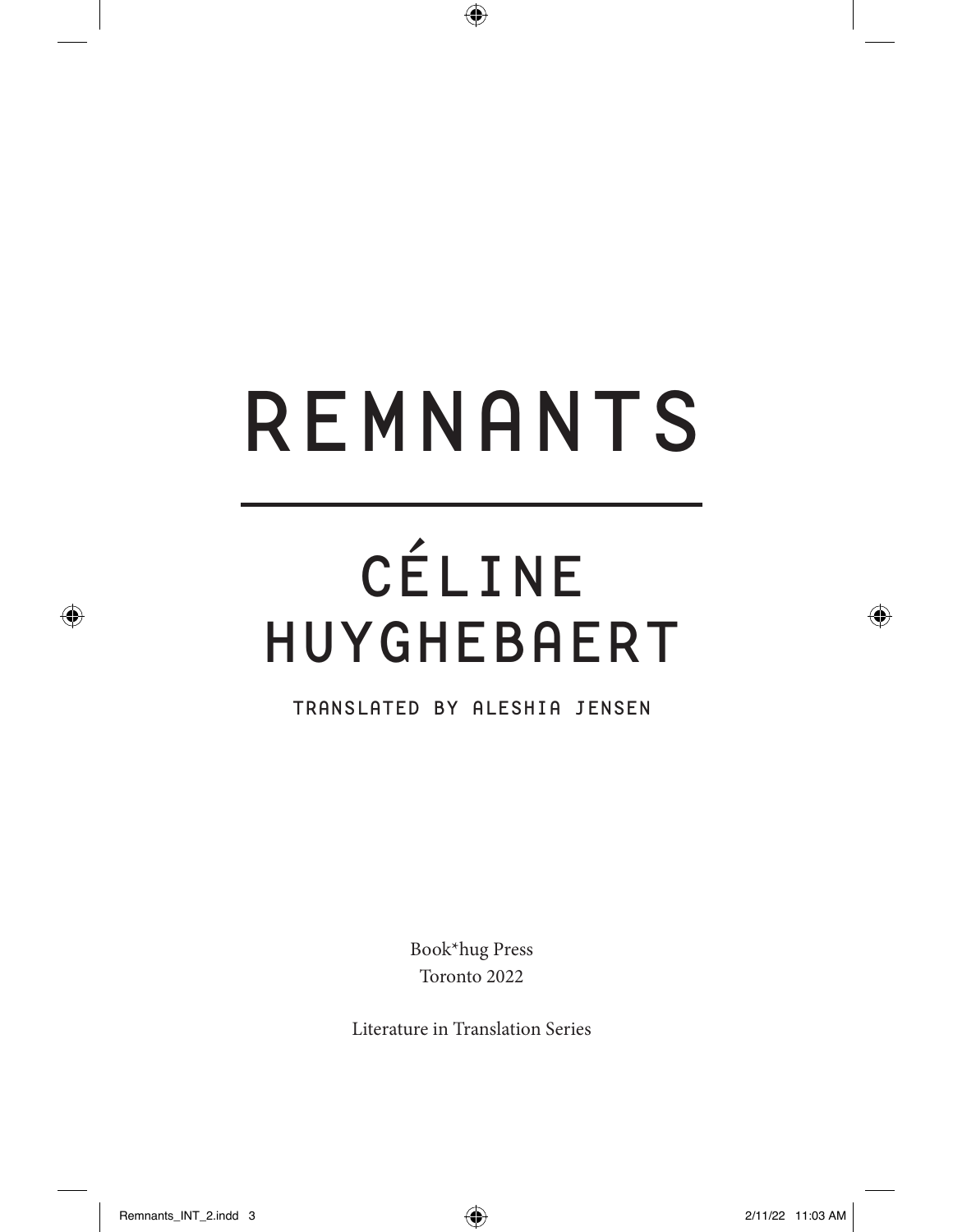#### FIRST ENGLISH EDITION

Published originally under the title *Le drap blanc* © Céline Huyghbaert and Le Quartanier, Montreal, 2019

English translation © 2022 by Aleshia Jensen

ALL RIGHTS RESERVED

Cover image © 2022 by Céline Huyghbaert. Used with permission.

No part of this publication may be reproduced or transmitted in any form or by any means, electronic or mechanical, including photocopying, recording, or any information storage or retrieval system, without permission in writing from the publisher.

Library and Archives Canada Cataloguing in Publication

Title: Remnants / Céline Huyghebaert ; translated by Aleshia Jensen. Other titles: Drap blanc. English Names: Huyghebaert, Céline, author. | Jensen, Aleshia, translator. Series: Literature in translation series. Description: Series statement: Literature in translation series | Translation of: Le drap blanc. Identifers: Canadiana (print) 20210376295 | Canadiana (ebook) 20210376309 ISBN 9781771667500 (sofcover) ISBN 9781771667517 (EPUB) ISBN 9781771667524 (PDF) Classifcation: LCC PS8615.U94 D7313 2022 | DDC C842/.6—dc23

The production of this book was made possible through the generous assistance of the Canada Council for the Arts and the Ontario Arts Council. Book\*hug Press also acknowledges the support of the Government of Canada through the Canada Book Fund and the Government of Ontario through the Ontario Book Publishing Tax Credit and the Ontario Book Fund.



Canada Council **Conseil des Arts** for the Arts du Canada







**ONTARIO ARTS COUNCIL** CONSEIL DES ARTS DE L'ONTARIO an Ontario government agency un organisme du gouvernement de l'Ontario

Book\*hug Press acknowledges that the land on which we operate is the traditional territory of many nations, including the Mississaugas of the Credit, the Anishnabeg, the Chippewa, the Haudenosaunee, and the Wendat peoples. We recognize the enduring presence of many diverse First Nations, Inuit, and Métis peoples and are grateful for the opportunity to meet, work, and learn on this territory.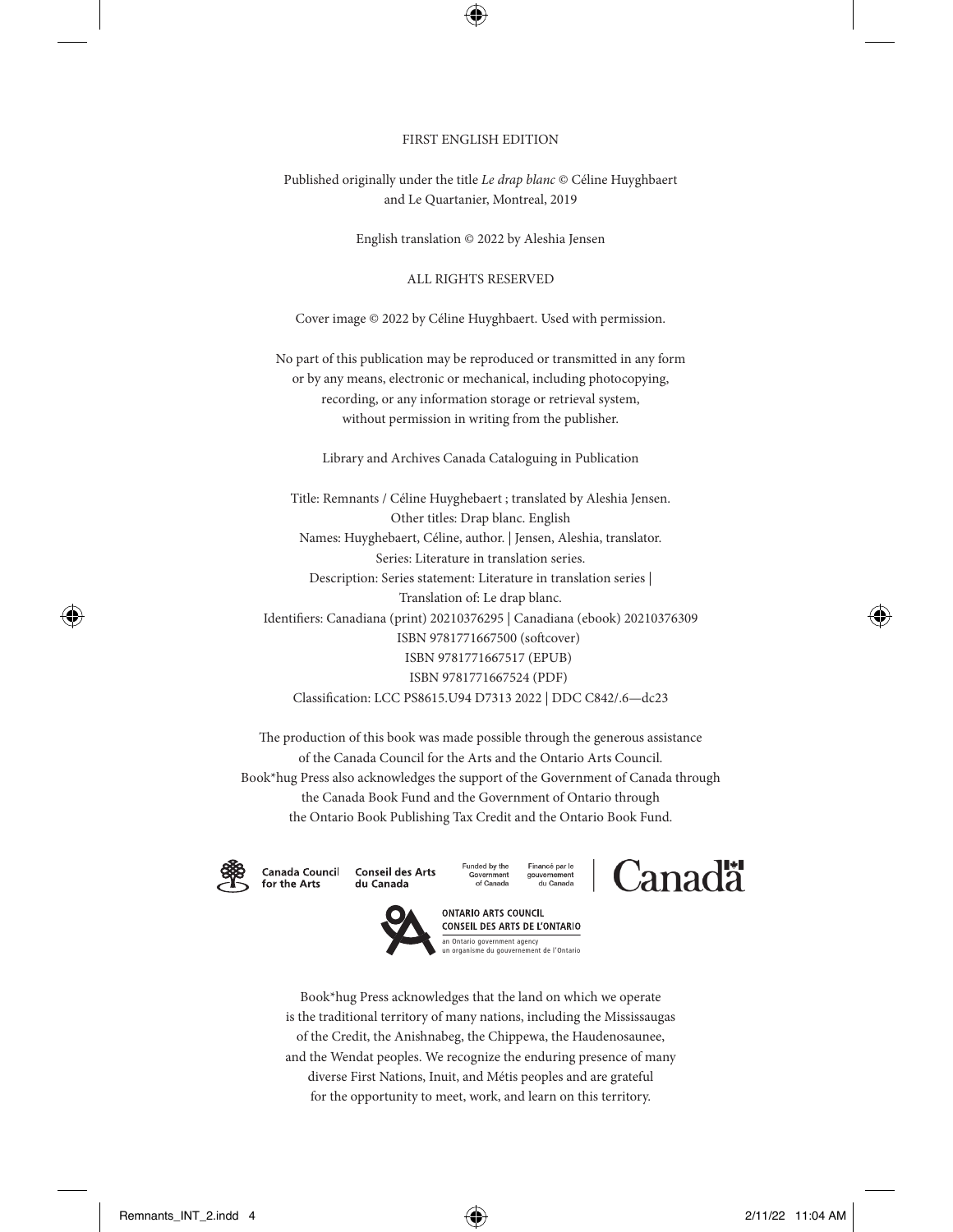And I told myself I would forget when he was there, in the white room. I would forget it all. His hands beneath the sheet…

 $\bigoplus$ 

—Laurent Mauvignier, *Apprendre à* f*nir*

 $\bigoplus$ 

 $\bigoplus$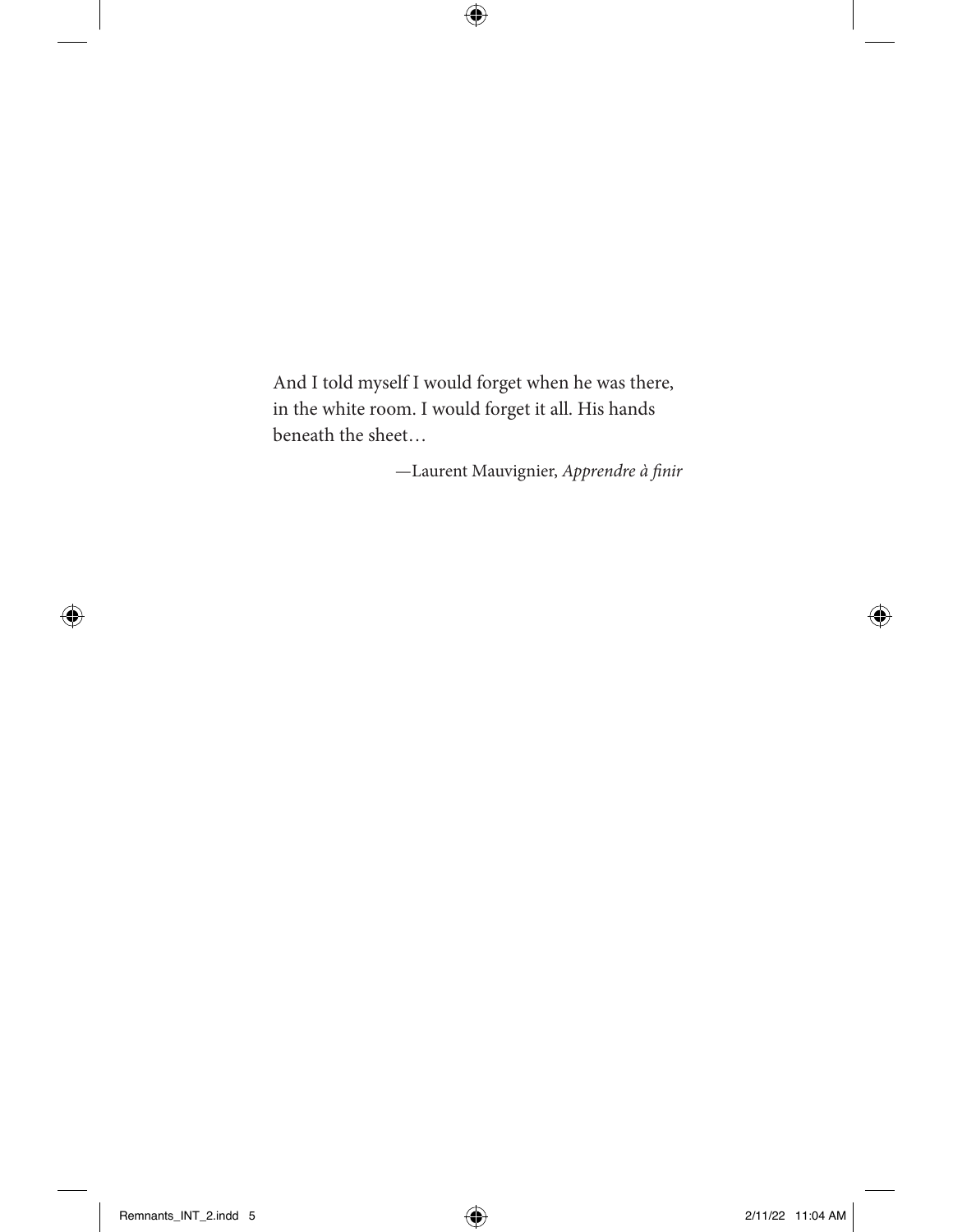### REMNANTS

 $\bigoplus$ 

DIALOGUES—PRELUDE 9 MAGRITTE'S FACE 15 HANDWRITING ANALYSIS 35 DIALOGUES—I 43 INQUIRY INTO MY FATHER'S PAST 63 DIALOGUES—II 96 DREAMS 101 DIALOGUES—III 109 NOTICE OF BIRTH 147 OR EVEN DEAD ALREADY 149 DIALOGUES—IV 211 INVENTORY OF THINGS THAT LEFT NO TRACE 239 DISAPPEARANCE OF A NAME 241 CARD FROM A FATHER TO HIS DAUGHTER 249

⊕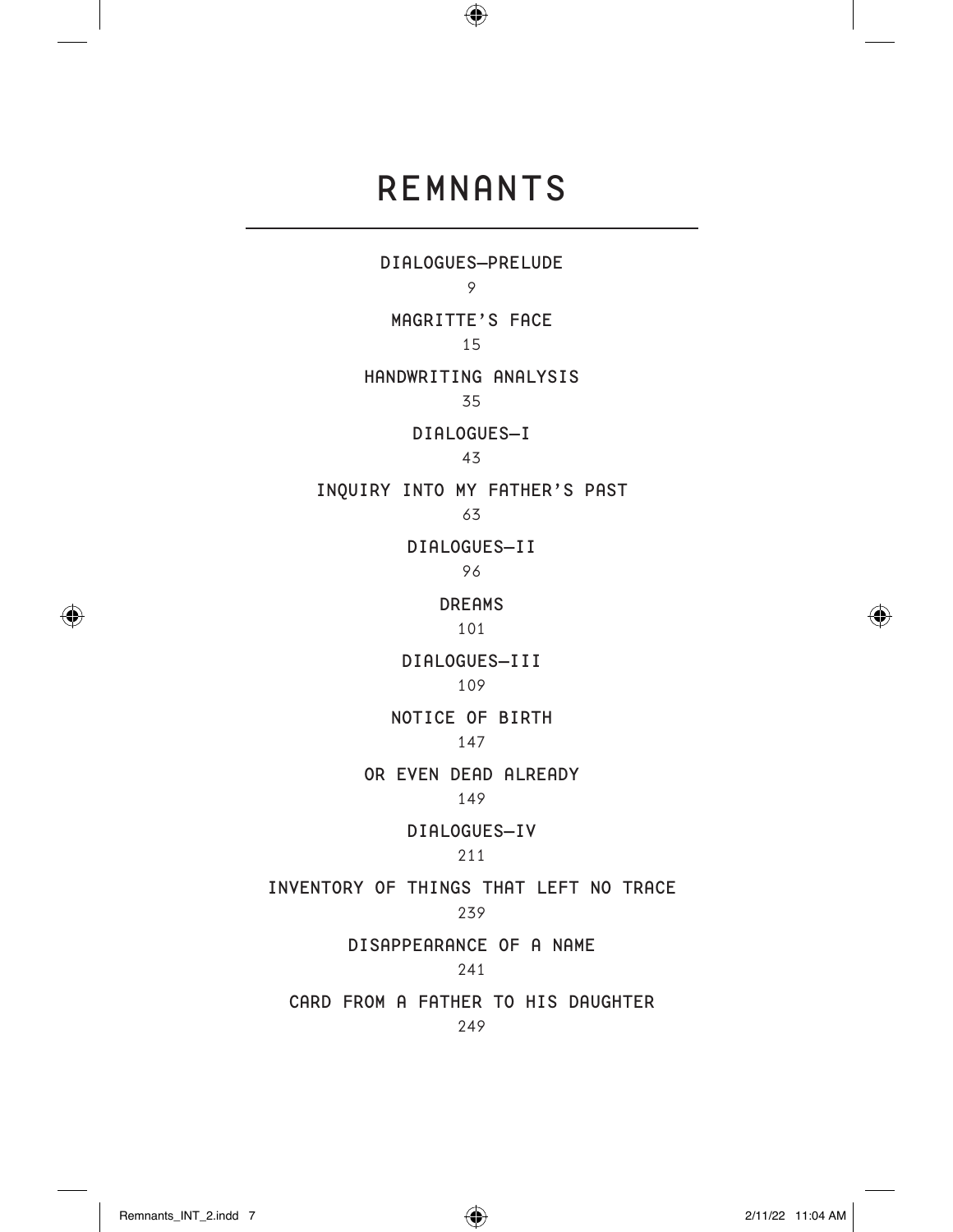#### DIALOGUES

 $\bigoplus$ 

#### PRELUDE

CÉLINE: François?

FRANÇOIS: Yes?

⊕

CÉLINE: It's Céline Huyghebaert… How are you?

FRANÇOIS: Good, good. *(*T*ey both laugh uneasily.)* Yourself?

CÉLINE: It's been a long time…

FRANÇOIS: Yes. A long time…

CÉLINE: Is Jeanne there? Can I talk to her?

FRANÇOIS: Of course.

The sound of the receiver placed on the table, muffled voices, crackling.

JEANNE: Hello?

T*e* f*rst thing Céline hears is how much her aunt's voice is like her* 

Remnants\_INT\_2.indd 9 2/11/22 11:04 AM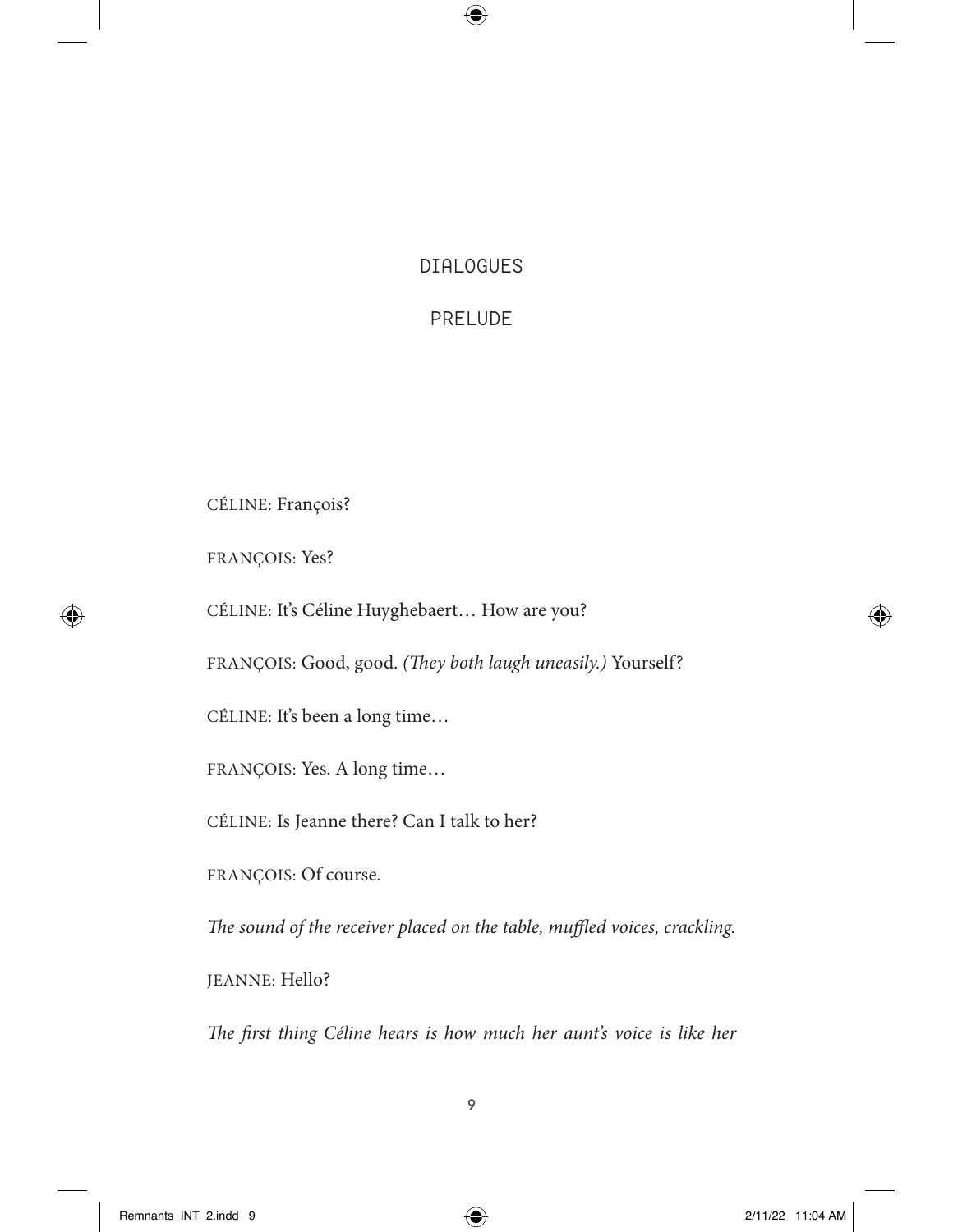#### REMNANTS

 $\bigcirc$ 

*father's—stony. Then Jeanne says "Hello?" again and Céline also hears a "No," a categorical refusal that should make her hang up straight away.*

CÉLINE: It's Céline. How are you?

JEANNE: I'm well.

CÉLINE: I'm glad I was able to reach you. I left a few messages, but you never returned my calls.

JEANNE: We're only here six months a year now, you know.

CÉLINE: You've got a house somewhere?

JEANNE: No, just a plot of land with a bungalow. We come back to Plaisir for the winter.

CÉLINE: Ah, okay.

⊕

JEANNE: And yourself?

CÉLINE: I'm still living in Quebec. I like it. I'm going to school. But I'm in France for a few weeks. It'd be nice to see you while I'm here.

JEANNE: Why's that?

CÉLINE: I'm doing research for a book I'm writing about Papa. I wanted to talk to you about it. And fnd out how you've been. We haven't seen each other since Papa died.

JEANNE: Well, there's not much I can tell you about him.

CÉLINE: I wanted to know more about when the two of you were